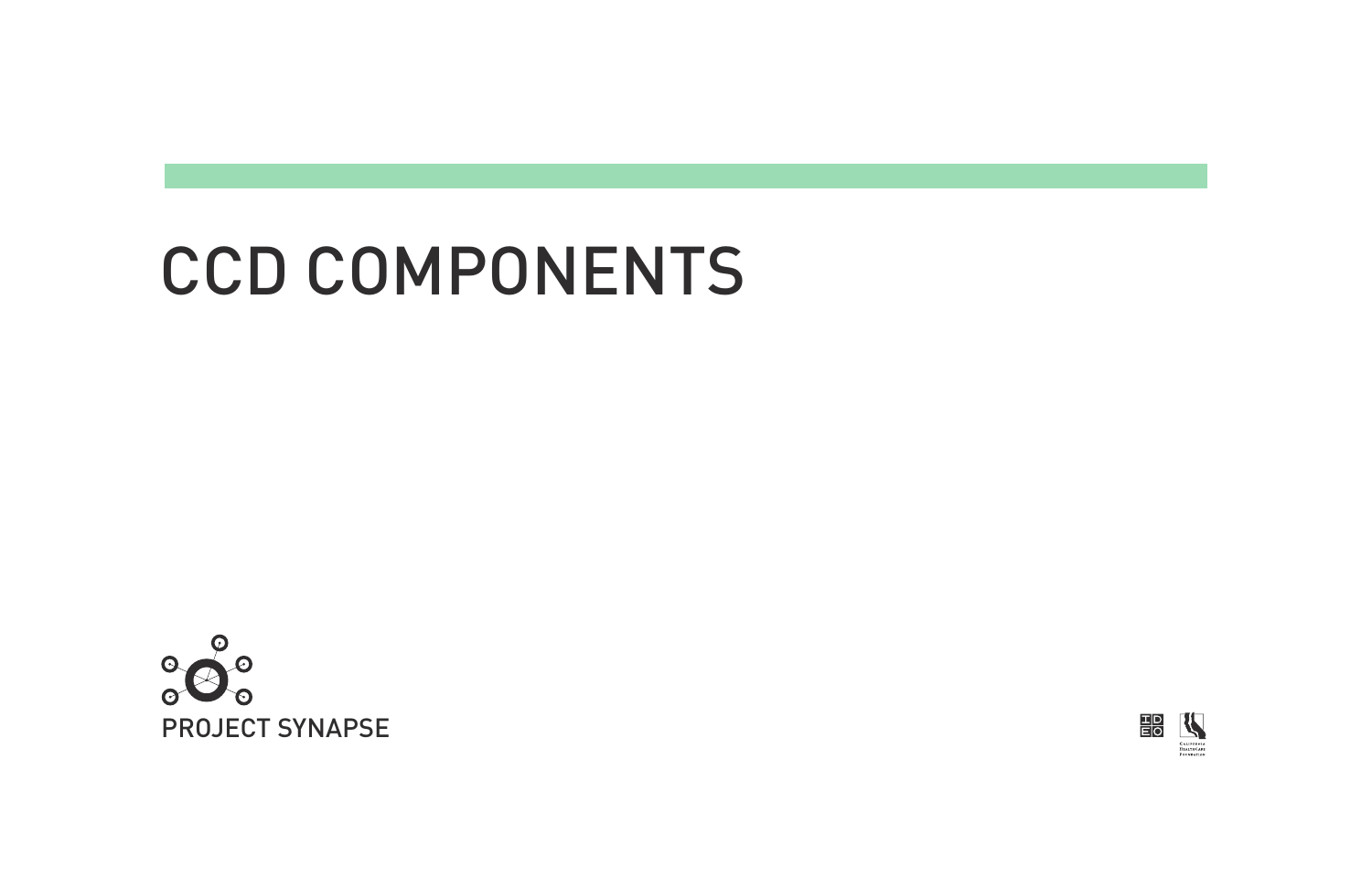- Represent what I truly care about.  $\Box$
- Present information in a way I can  $\boxtimes$ relate to.
- Help me cross-check my facts.  $\Box$
- Help me close communication loops  $\Box$ amongst my care team.
- Set me up to have clarifying and  $\boxtimes$ guiding conversations.
- Clearly lay out the next steps.  $\Box$

 $\Box$ 

#### DESCRIPTION:

 $\boxtimes$ Help me see my trajectory over time.

|                                                                                                                 | Medical Name (Nick Name)<br>Description                                                                                                         | $\star$ ACTIVE<br>I'd like to have a<br>conversation about this<br>with my doctor  |
|-----------------------------------------------------------------------------------------------------------------|-------------------------------------------------------------------------------------------------------------------------------------------------|------------------------------------------------------------------------------------|
|                                                                                                                 | Medical Name (Nick Name)<br>Description                                                                                                         | <b>Resolved</b><br>I'd like to have a<br>conversation about this<br>with my doctor |
|                                                                                                                 | Medical Name (Nick Name)<br>Description                                                                                                         | <b>Resolved</b><br>I'd like to have a<br>conversation about this<br>with my doctor |
| <b>PHYSICIAN NEEDS</b>                                                                                          |                                                                                                                                                 |                                                                                    |
| $\Box$ Allow me to add additional information.<br>$\Box$ Enable me to quickly spot clean and<br>validated data. | $\Box$ Allow me to communicate privately with<br>other physicians.<br>Enable me to quickly build strong<br>$\Box$<br>rapport with new patients. |                                                                                    |

# PATIENT NEEDS:

# **CCD SECTION: PROBLEMS**

## TITLE: MY CONDITIONS OVERVIEW PROBLEMS

**An index of current and past conditions represented in a concise way and in language that the patient can understand with prompts to have a conversation at the next visit.**

**I don't understand. What does this condition mean?**

**I have questions, when can I discuss them?**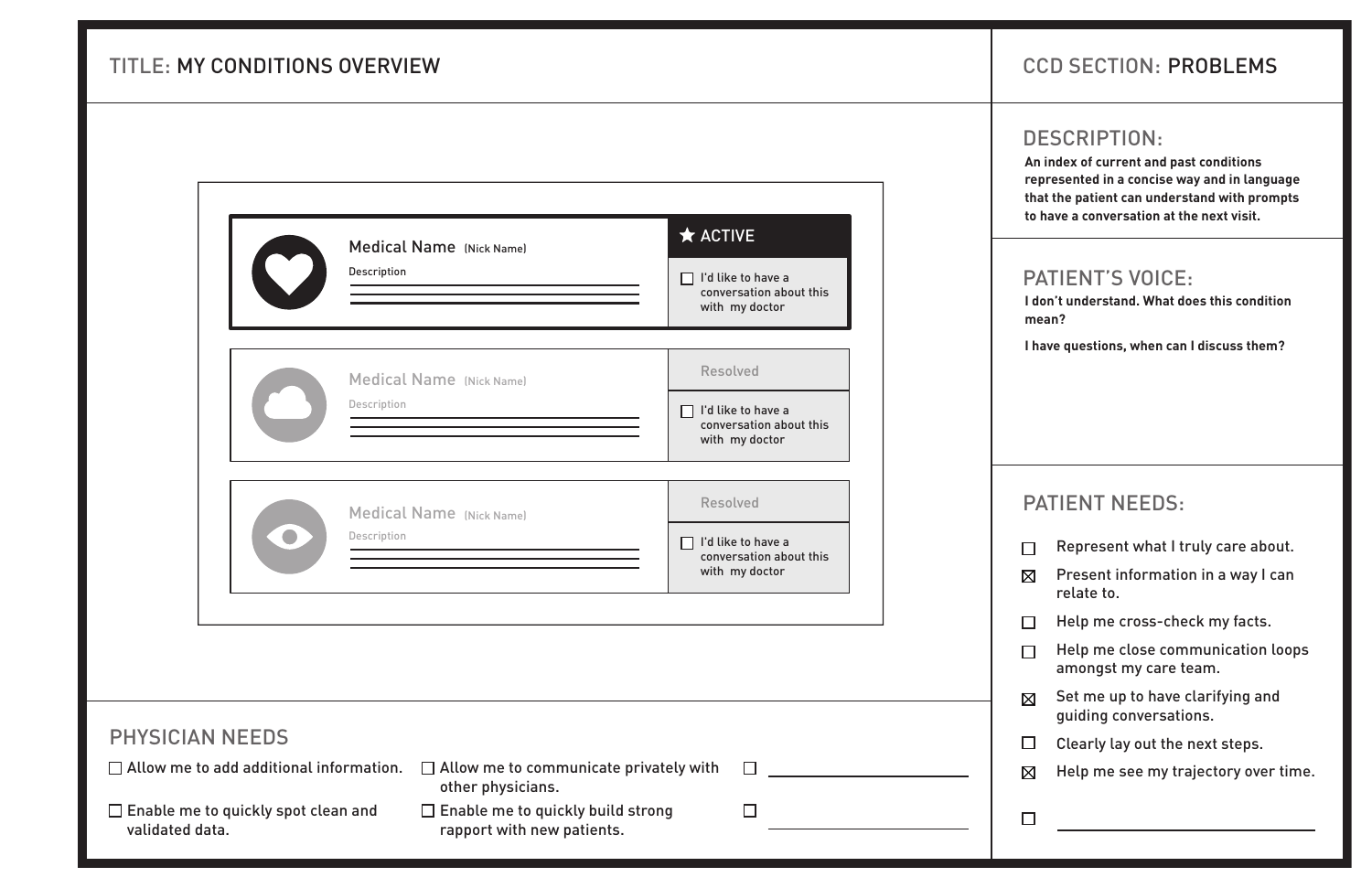## DESCRIPTION:

- Represent what I truly care about.  $\Box$
- Present information in a way I can  $\boxtimes$ relate to.
- Help me cross-check my facts.  $\Box$
- Help me close communication loops  $\Box$ amongst my care team.
- Set me up to have clarifying and  $\Box$ guiding conversations.
- Clearly lay out the next steps.  $\Box$
- $\boxtimes$ Help me see my trajectory over time.

# CCD SECTION: MY BLOOD PRESSURE VITALS

## PATIENT NEEDS:



**A time line view of a patient's vitals that places them in context and highlights trends.** 

**Are my levels ok?** 

**What's my trend?**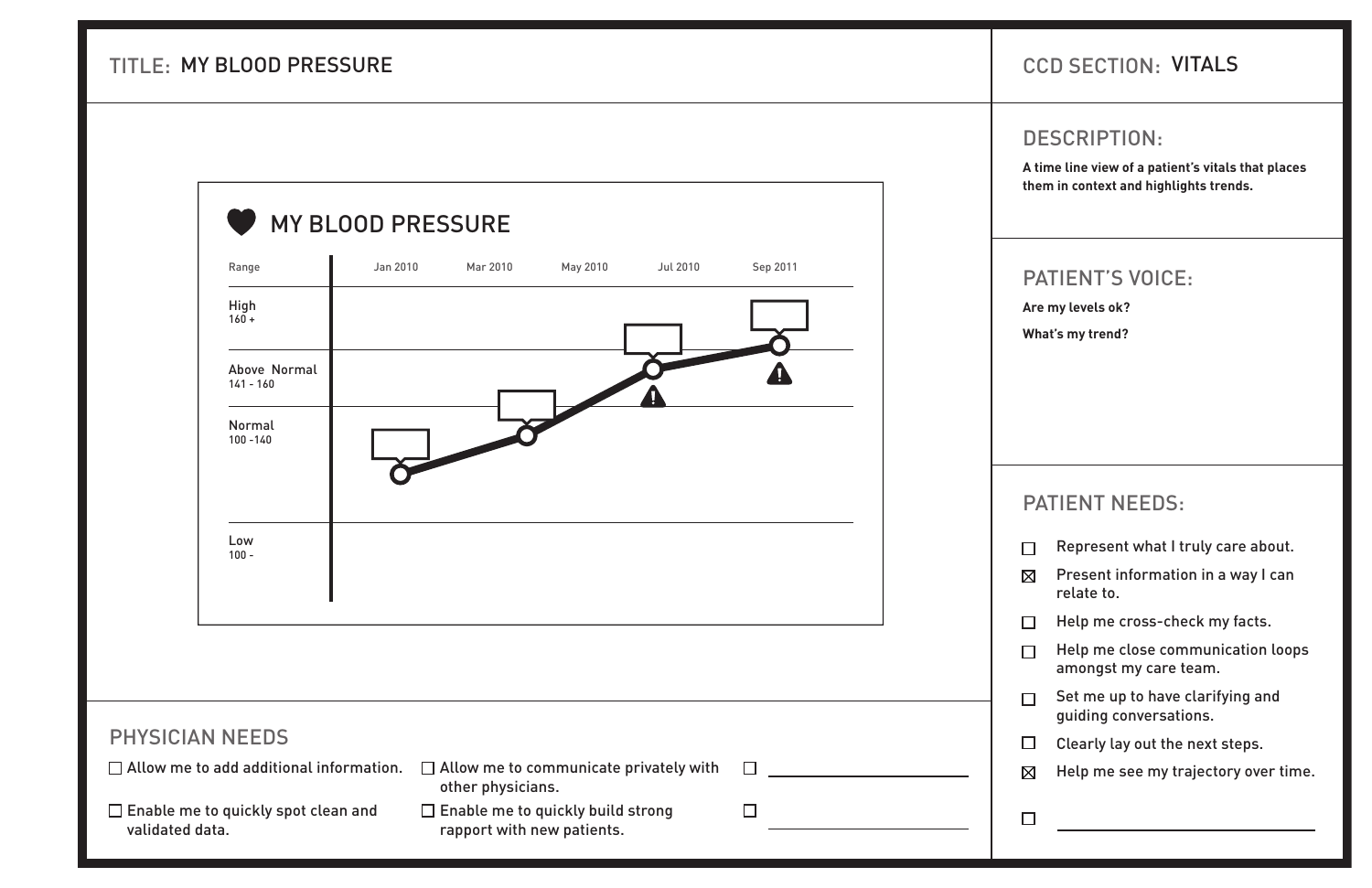## DESCRIPTION:

- Present information in a way I can  $\boxtimes$ relate to.
- Help me cross-check my facts.  $\Box$
- Help me close communication loops  $\Box$ amongst my care team.
- Set me up to have clarifying and  $\boxtimes$ guiding conversations.
- Clearly lay out the next steps.  $\Box$
- Help me see my trajectory over time.  $\Box$

| $\Box$ Represent what I truly care about. |  |  |  |
|-------------------------------------------|--|--|--|
|-------------------------------------------|--|--|--|

## PATIENT NEEDS:

# CCD SECTION: MY LAB RESULTS (1/2) RESULTS

**A continuum presenting lab results in context and with call-outs to educate patients and prompts to start conversations at the next visit.**

**What do these results mean?**

**Are my results OK?**

**Can I have a conversation about this?**

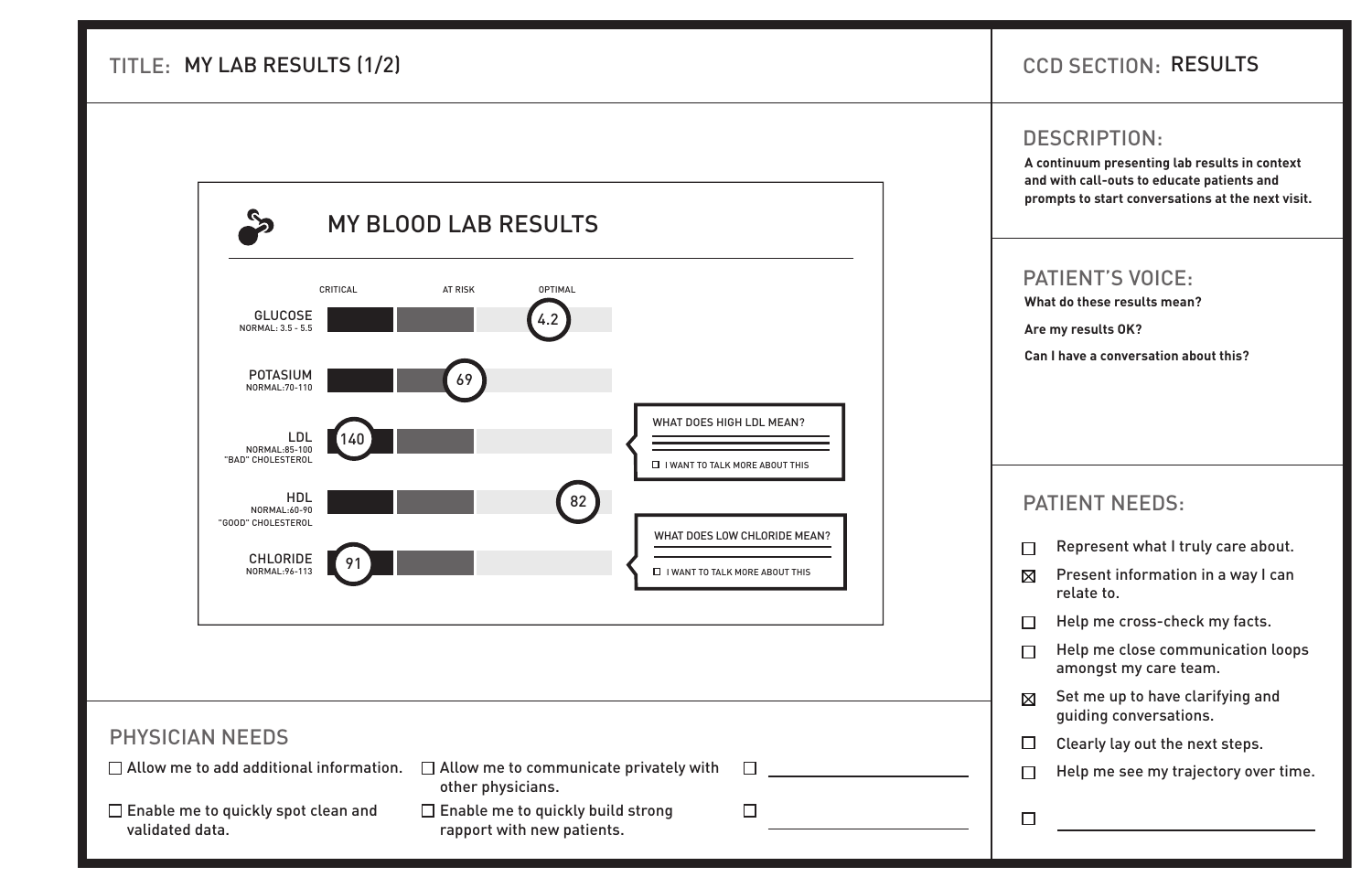## DESCRIPTION:

| $\Box$ Represent what I truly care about. |  |  |  |
|-------------------------------------------|--|--|--|
|-------------------------------------------|--|--|--|

- Present information in a way I can  $\boxtimes$ relate to.
- Help me cross-check my facts.  $\Box$
- Help me close communication loops  $\Box$ amongst my care team.
- Set me up to have clarifying and  $\boxtimes$ guiding conversations.
- Clearly lay out the next steps.  $\Box$
- $\boxtimes$ Help me see my trajectory over time.

# CCD SECTION: MY LAB RESULTS (2/2) RESULTS

## PATIENT NEEDS:



**A continuum presenting lab results in context and with call-outs to educate patients and prompts to start conversations at the next visit.**

**What do these results mean?**

**Are my results OK?**

**Can I have a conversation about this?**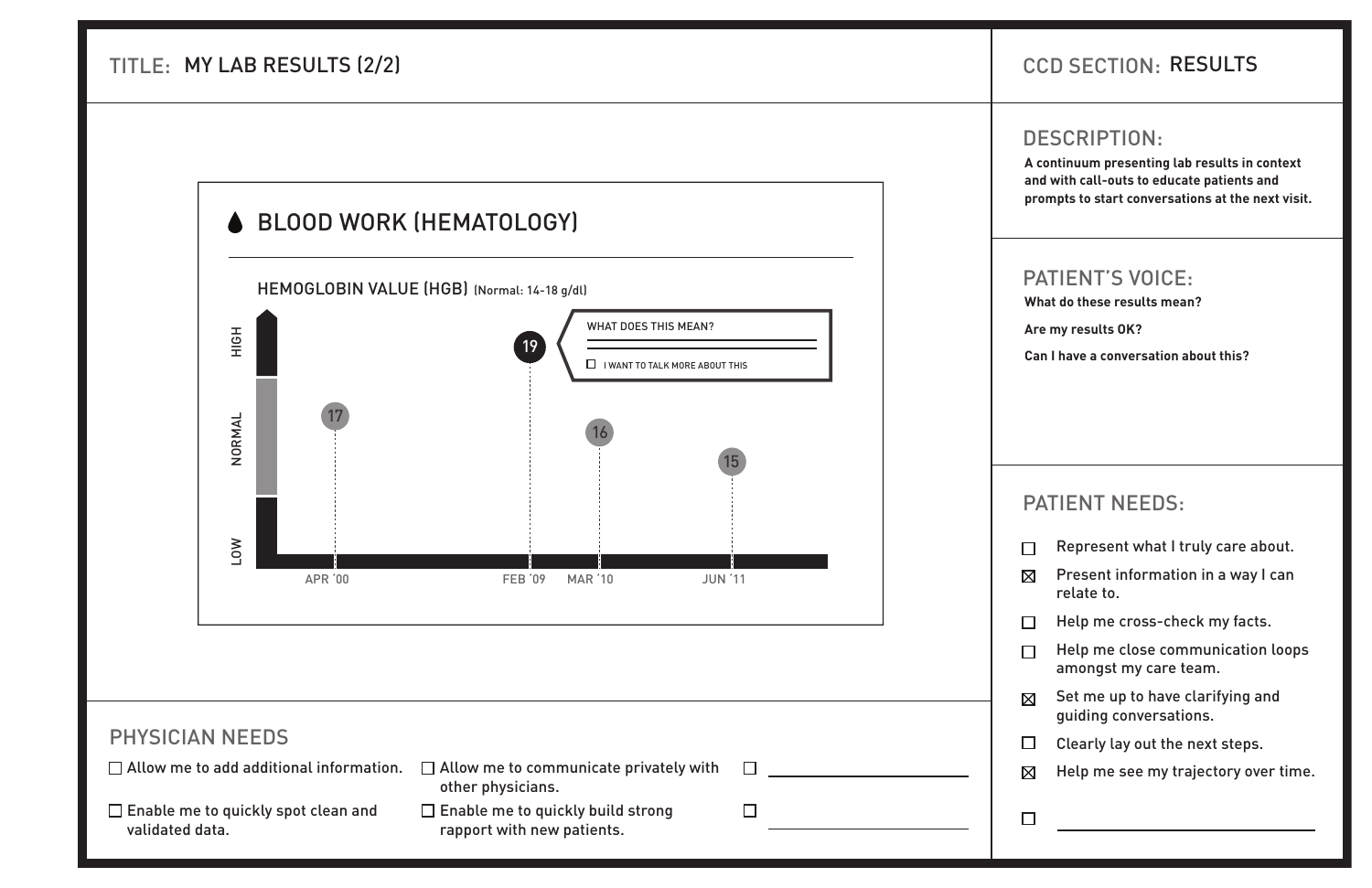#### DESCRIPTION:

| Represent what I truly care about. |  |  |  |
|------------------------------------|--|--|--|
|------------------------------------|--|--|--|

- Present information in a way I can  $\boxtimes$ relate to.
- Help me cross-check my facts.  $\Box$
- Help me close communication loops  $\boxtimes$ amongst my care team.
- Set me up to have clarifying and  $\Box$ guiding conversations.
- Clearly lay out the next steps.  $\Box$
- $\boxtimes$ Help me see my trajectory over time.

## PATIENT NEEDS:

## **TITLE: MY CARE TEAM NETWORK**



# MY CARE TEAM NETWORK FOR ENCOUNTERS IN A SECTION. ENCOUNTERS

**A map presenting the patient's visits with multiple physicians in context of time and speciality for a condition.**

**Will my doctor know who I have already seen?**

**How do I communicate to my new doctor who is on my care team?**

**How do I keep track of my visits, linking them to specific conditions and/or treatments?**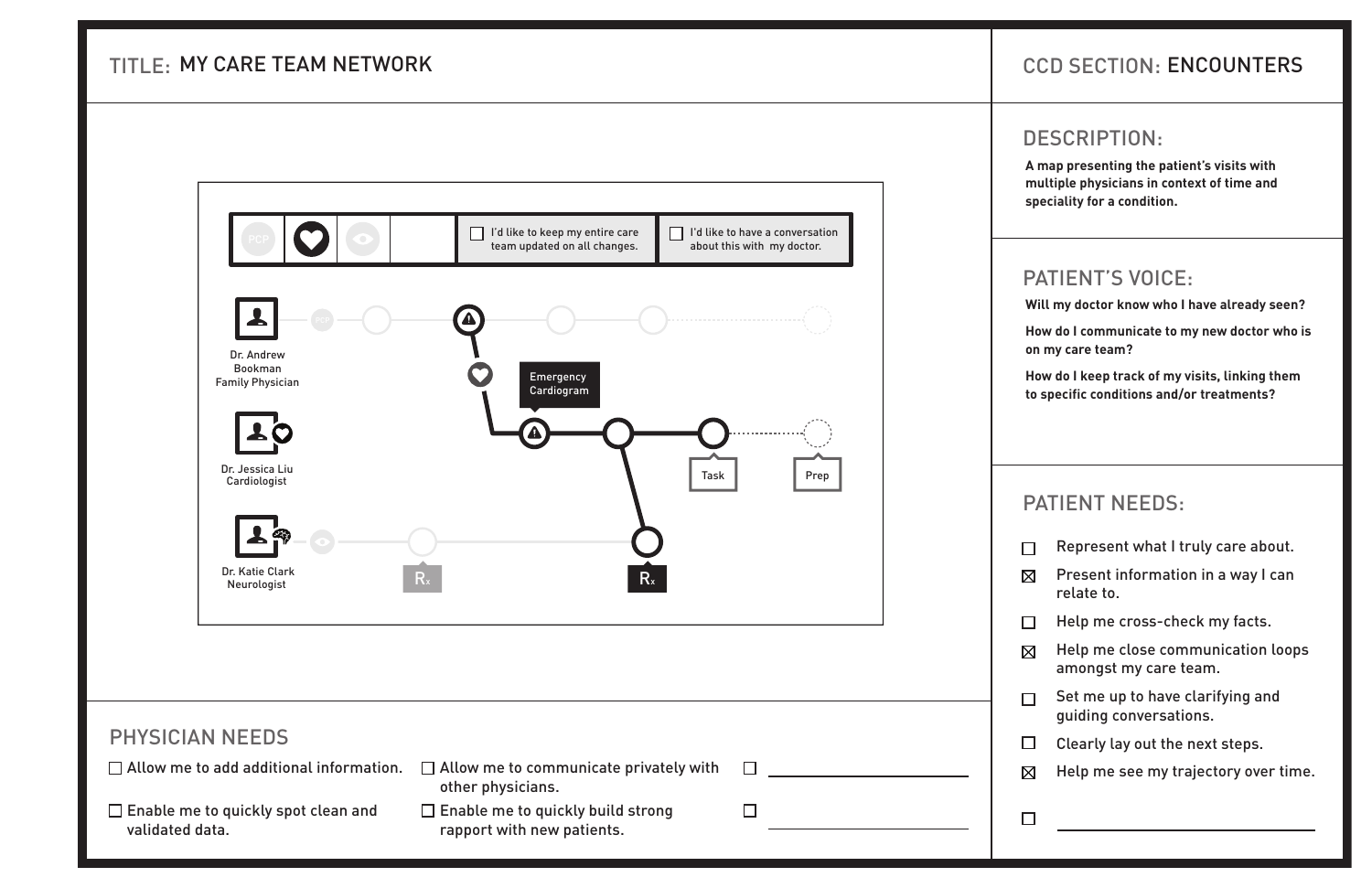- Represent what I truly care about.  $\Box$
- $\boxtimes$ Present information in a way I can relate to.
- Help me cross-check my facts.  $\Box$
- Help me close communication loops  $\boxtimes$ amongst my care team.
- Set me up to have clarifying and  $\Box$ guiding conversations.
- Clearly lay out the next steps.  $\Box$

 $\Box$ 

#### DESCRIPTION:

Help me see my trajectory over time.  $\Box$ 

## PATIENT NEEDS:

| From:                                          | Dr. Main Physician<br>000 Main Street<br>Suite 000<br>Downtown, MM, 00000 |                                                                    |                                        | TO: | Dr. Specialist Rx<br>Suite 000<br>Suburbs, MM, 00000 | 000 Across Town Street                                           |
|------------------------------------------------|---------------------------------------------------------------------------|--------------------------------------------------------------------|----------------------------------------|-----|------------------------------------------------------|------------------------------------------------------------------|
| CC:                                            | Dr. Specialist ENT<br>800-555-5555                                        |                                                                    | Dr. Specialist Allergy<br>800-555-5555 |     | 800-555-5555                                         | Dr. Another Physician                                            |
| Purpose:                                       | <b>Foot Examination</b>                                                   |                                                                    |                                        |     |                                                      |                                                                  |
|                                                | Enclosed: $\Box$ X-Rays<br>ப                                              | <b>Patient Medical History</b>                                     |                                        |     |                                                      |                                                                  |
|                                                |                                                                           |                                                                    |                                        |     |                                                      |                                                                  |
| <b>PHYSICIAN NEEDS</b>                         |                                                                           |                                                                    |                                        |     |                                                      |                                                                  |
| $\Box$ Allow me to add additional information. |                                                                           | $\Box$ Allow me to communicate privately with<br>other physicians. |                                        |     |                                                      | $\mathsf{L}$<br><u> 1989 - Jan Stein, amerikansk politiker (</u> |
| $\Box$ Enable me to quickly spot clean and     |                                                                           | $\Box$ Enable me to quickly build strong                           |                                        |     |                                                      | $\Box$                                                           |

# **CCD SECTION: PROFILE**

**A letter head that clearly communicates the reason for transfer of care.**

**Why am I referred to a different doctor?**

**Who will I be seeing? Where are they located? How can I contact them?**

**Does this have everything for the new doctor to accept me as new patient?**

**Who in my care team do I want to keep in the loop?**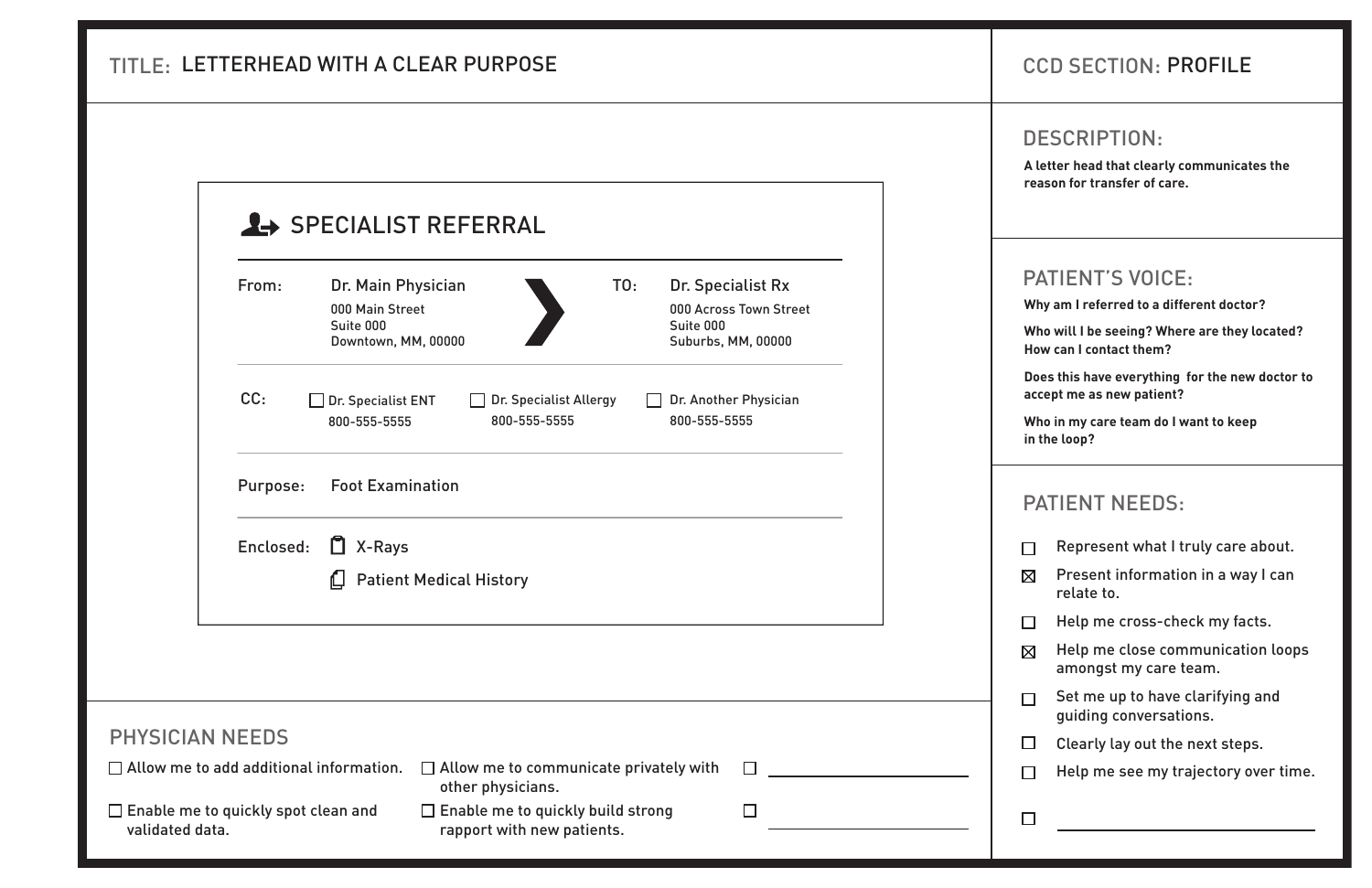- Represent what I truly care about.  $\Box$
- Present information in a way I can  $\boxtimes$ relate to.
- Help me cross-check my facts.  $\Box$
- Help me close communication loops  $\boxtimes$ amongst my care team.
- Set me up to have clarifying and  $\Box$ guiding conversations.
- Clearly lay out the next steps.  $\Box$
- $\boxtimes$ Help me see my trajectory over time.
- $\Box$

#### DESCRIPTION:

# PATIENT NEEDS:

# TITLE: MY APPOINTMENTS (1/2)

| <b>SCHEDULED</b><br>MAY 30TH, 2011             | DR. JESSICA LIU<br>温 Pulmonary Dx Test                             |          | [= Jessica Stevenson (272) 282-2921        |  |
|------------------------------------------------|--------------------------------------------------------------------|----------|--------------------------------------------|--|
| <b>MARCH 21ST, 2011</b>                        | DR. ANDREW BOOKMAN                                                 |          | Rob Singh (272) 282-2987                   |  |
|                                                | Cardiogram & Check Up                                              |          | $\bigcirc$ Take-aways $\bigcap$ $\bigcirc$ |  |
| <b>JANUARY 15TH, 2011</b>                      | DR. JESSICA LIU                                                    | $\Xi$    | Jessica Stevenson (272) 282-2921           |  |
|                                                | CT-Chest <b>I</b> Pulmonary Dx Test                                |          | Take-aways                                 |  |
| NOVEMBER 26TH, 2010                            | <b>DR. KATIE CLARK</b>                                             | $\equiv$ | Jipananda Rosh (272) 272-0983              |  |
|                                                | <b>EXP</b> MRI-Brain                                               |          | Take-aways                                 |  |
|                                                |                                                                    |          |                                            |  |
|                                                |                                                                    |          |                                            |  |
| <b>PHYSICIAN NEEDS</b>                         |                                                                    |          |                                            |  |
| $\Box$ Allow me to add additional information. | $\Box$ Allow me to communicate privately with<br>other physicians. |          |                                            |  |

# MY APPOINTMENTS (1/2) THE RESERVE ENDING RESERVE TO A RESERVE THE RESERVE TO A RESERVE THE RESERVE TO A RESERVE TO A RESERVE THE RESERVE TO A RESERVE THAT A RESERVE TO A RESERVE THAT A RESERVE THAT A RESERVE TO A RESERVE T

**An overview of the patient's past & future visits, including appointment admins, activities and take-aways.**

**When was my last visit?**

**When is my next visit?**

**Who do I see for which aspects of my condition?**

**What has been done?**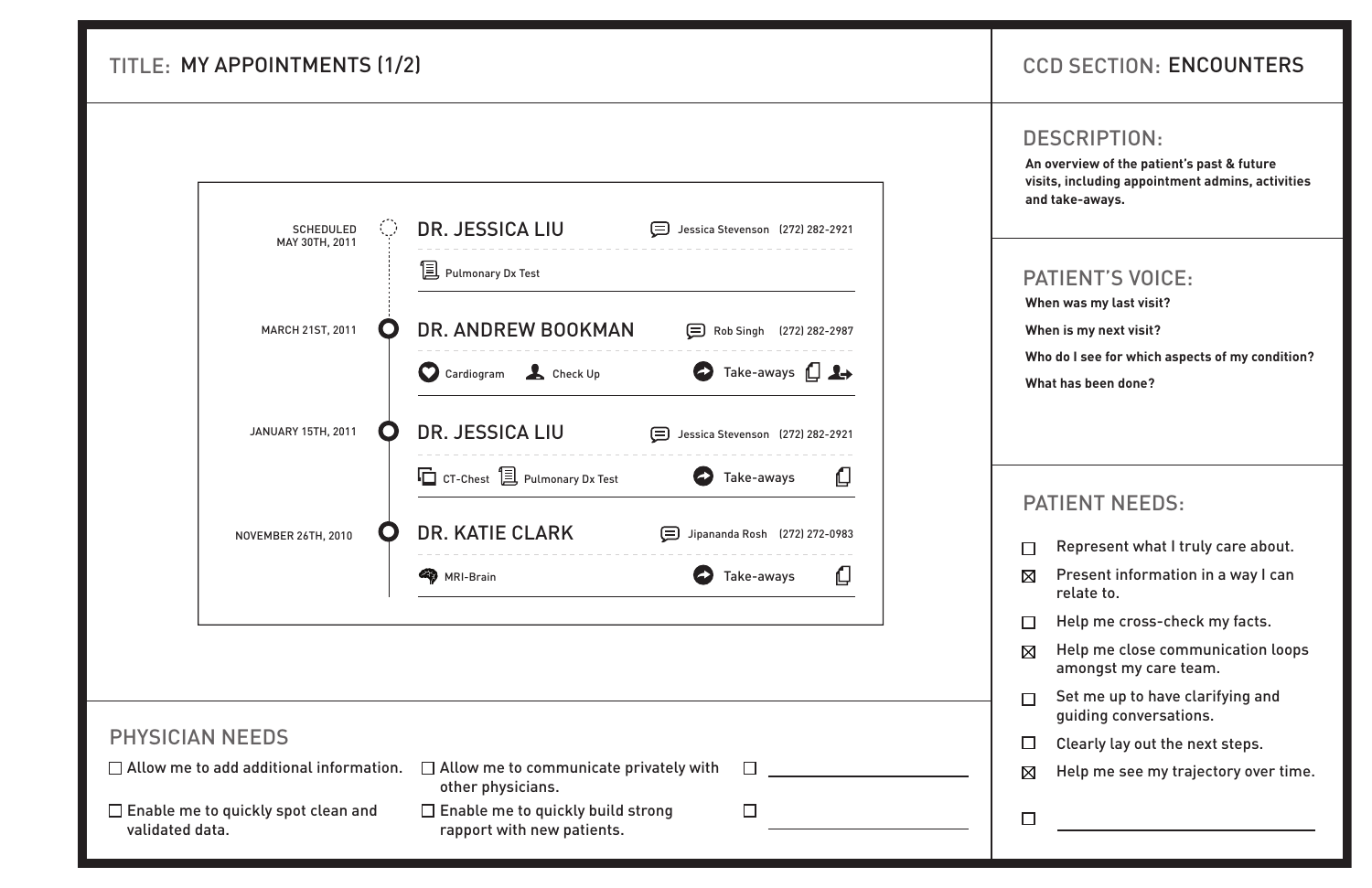# TITLE: MY APPOINTMENTS (2/2)

|                                                | Most recent visit - March 21st, 2011<br>(*) Map Location                                   |                                                                                              |
|------------------------------------------------|--------------------------------------------------------------------------------------------|----------------------------------------------------------------------------------------------|
|                                                | $\mathbf{I}$ Activity                                                                      | Take-aways<br>$\blacktriangleright$                                                          |
|                                                | Cardiogram<br>$\mathbf\Omega$<br><b>General Checkup</b><br>$\bullet$                       | Prescription<br>∐<br>5mg benazepril<br>$\rightarrow$ Referral<br>Dr. John Lee - Cardiologist |
|                                                | $\mathbb{C}$<br>Next Scheduled Visit - March 28th, 2011, 9:00AM<br><b>8</b> (298) 287-2871 | Mandy@goodclinic.com<br>9:00AM - 5:00PM M-F                                                  |
|                                                |                                                                                            |                                                                                              |
| <b>PHYSICIAN NEEDS</b>                         |                                                                                            |                                                                                              |
| $\Box$ Allow me to add additional information. | $\Box$ Allow me to communicate privately with<br>other physicians.                         | $\Box$                                                                                       |
| $\Box$ Enable me to quickly spot clean and     | $\Box$ Enable me to quickly build strong                                                   | $\Box$                                                                                       |

# MY APPOINTMENTS (2/2) THE RESERVE ENCOUNTERS IN A RESERVE ENCOUNTERS THE RESERVE ENCOUNTERS

#### PATIENT'S VOICE:

- Represent what I truly care about.  $\Box$
- Present information in a way I can  $\boxtimes$ relate to.
- Help me cross-check my facts.  $\Box$
- Help me close communication loops  $\nabla$ amongst my care team.
- Set me up to have clarifying and  $\Box$ guiding conversations.
- Clearly lay out the next steps.  $\boxtimes$
- Help me see my trajectory over time.  $\Box$
- $\Box$

#### DESCRIPTION:

# PATIENT NEEDS:

**A detailed view of my visit with with one provider, including contact information, activities and take-aways, and if scheduled future visits.**

**When was my last visit?**

**When is my next visit?**

**Who do I see for which aspects of my condition?**

**What was done?**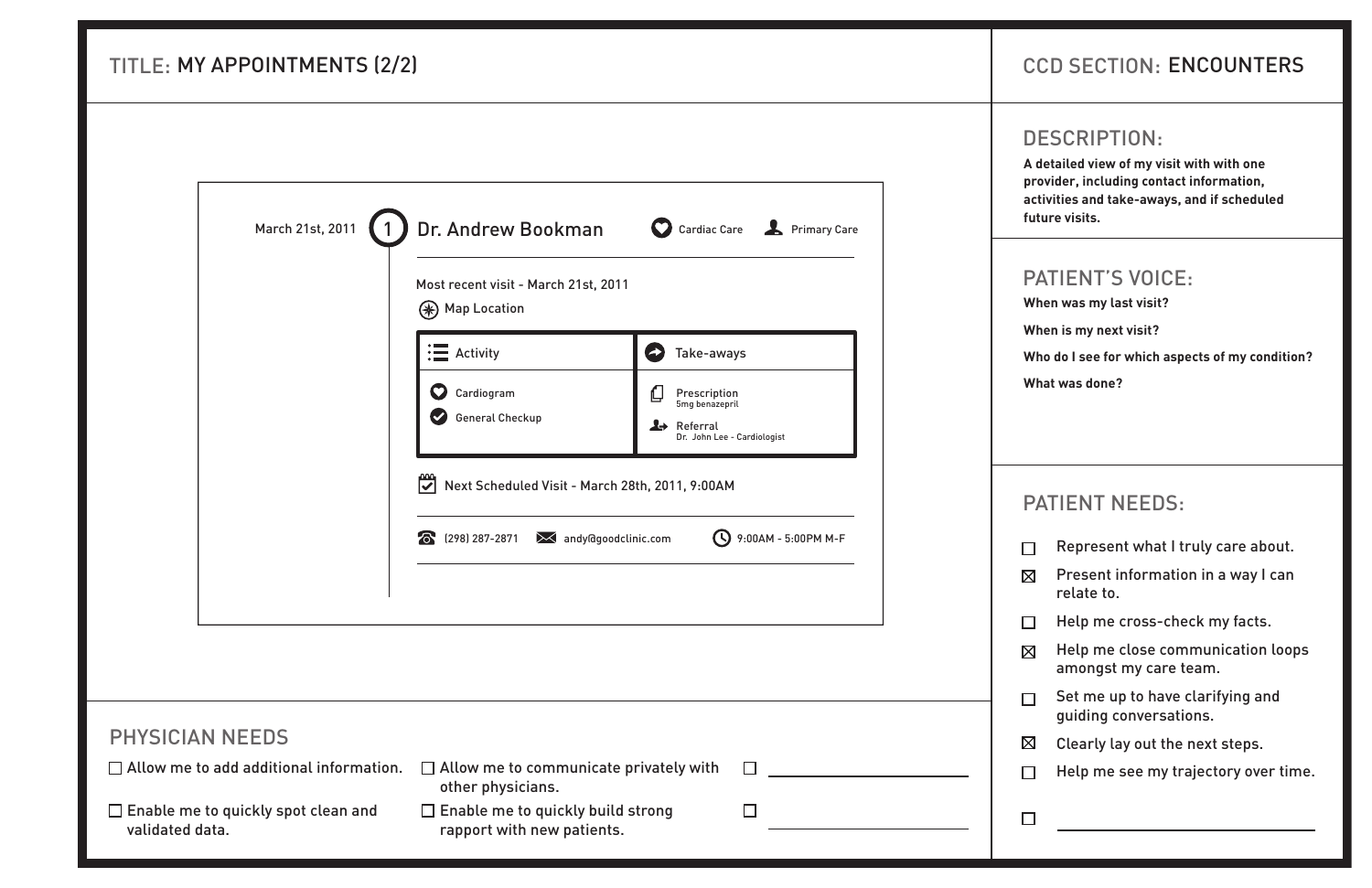- Represent what I truly care about.  $\boxtimes$
- Present information in a way I can  $\Box$ relate to.
- Help me cross-check my facts.  $\boxtimes$
- Help me close communication loops  $\Box$ amongst my care team.
- Set me up to have clarifying and  $\boxtimes$ guiding conversations.
- Clearly lay out the next steps.  $\Box$

 $\Box$ 

#### DESCRIPTION:

Help me see my trajectory over time.  $\Box$ 

# PATIENT NEEDS:

## TITLE: MY CARE INSTRUCTIONS

| <b>WHAT IS AN ADVANCE DIRECTIVE?</b>           |                    |                                                                          |   |                              |  |
|------------------------------------------------|--------------------|--------------------------------------------------------------------------|---|------------------------------|--|
| <b>MY CURRENT DIRECTIVE</b>                    |                    |                                                                          |   |                              |  |
| <b>MY DIRECTIVE</b>                            | <b>DESCRIPTION</b> | <b>VERIFICATION</b>                                                      |   |                              |  |
| <b>POWER OF ATTORNEY</b><br>CA                 |                    | FIRST VERIFIED BY LAST VERIFIED BY<br>Dr. Silvia Dualeh<br>June 15, 1998 |   | $\Box$ I wish to update this |  |
|                                                |                    |                                                                          |   |                              |  |
|                                                |                    |                                                                          |   |                              |  |
|                                                |                    |                                                                          |   |                              |  |
|                                                |                    |                                                                          |   |                              |  |
| <b>PHYSICIAN NEEDS</b>                         |                    |                                                                          |   |                              |  |
| $\Box$ Allow me to add additional information. | other physicians.  | $\Box$ Allow me to communicate privately with                            | П |                              |  |

# MY CARE INSTRUCTIONS ADV. INTERNATIONAL LOCAL CONTROLLER IN THE CONTROLLER IN A SECTION ADV. DIRECTIVE

**A tool to help patients keep track of their advance directive.**

**When do I need to start thinking about setting up an advance directive?**

**Is my past advance directive reflected correctly?**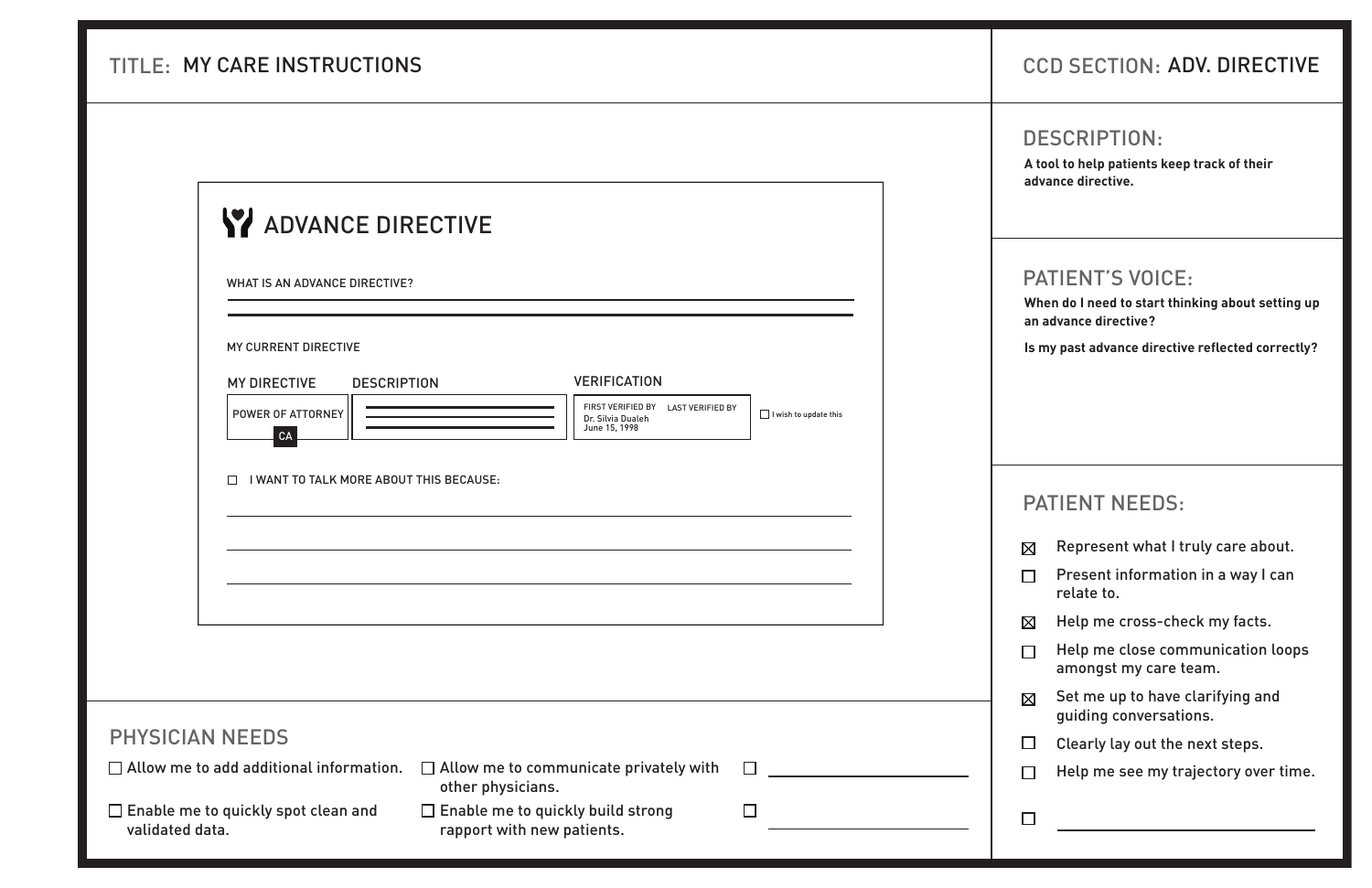#### DESCRIPTION:

- Present information in a way I can  $\boxtimes$ relate to.
- Help me cross-check my facts.  $\Box$
- Help me close communication loops  $\Box$ amongst my care team.
- Set me up to have clarifying and  $\boxtimes$ guiding conversations.
- Clearly lay out the next steps.  $\Box$

 $\Box$ 

| Represent what I truly care about. |  |  |  |
|------------------------------------|--|--|--|
|------------------------------------|--|--|--|

Help me see my trajectory over time.  $\Box$ 

## PATIENT NEEDS:

# CCD SECTION: MY FAMILY HEALTH HISTORY FAMILY HISTORY

## TITLE: MY FAMILY HEALTH HISTORY



**An overview of family members' conditions in a language patients can understand, including conversation prompts for the next visit.**

**Has my doctor captured my family's health history correctly?**

**What do I need to understand about my family history?**

**Do I need to find out more ?**

**What about genetics, behavioral and environmental influences?**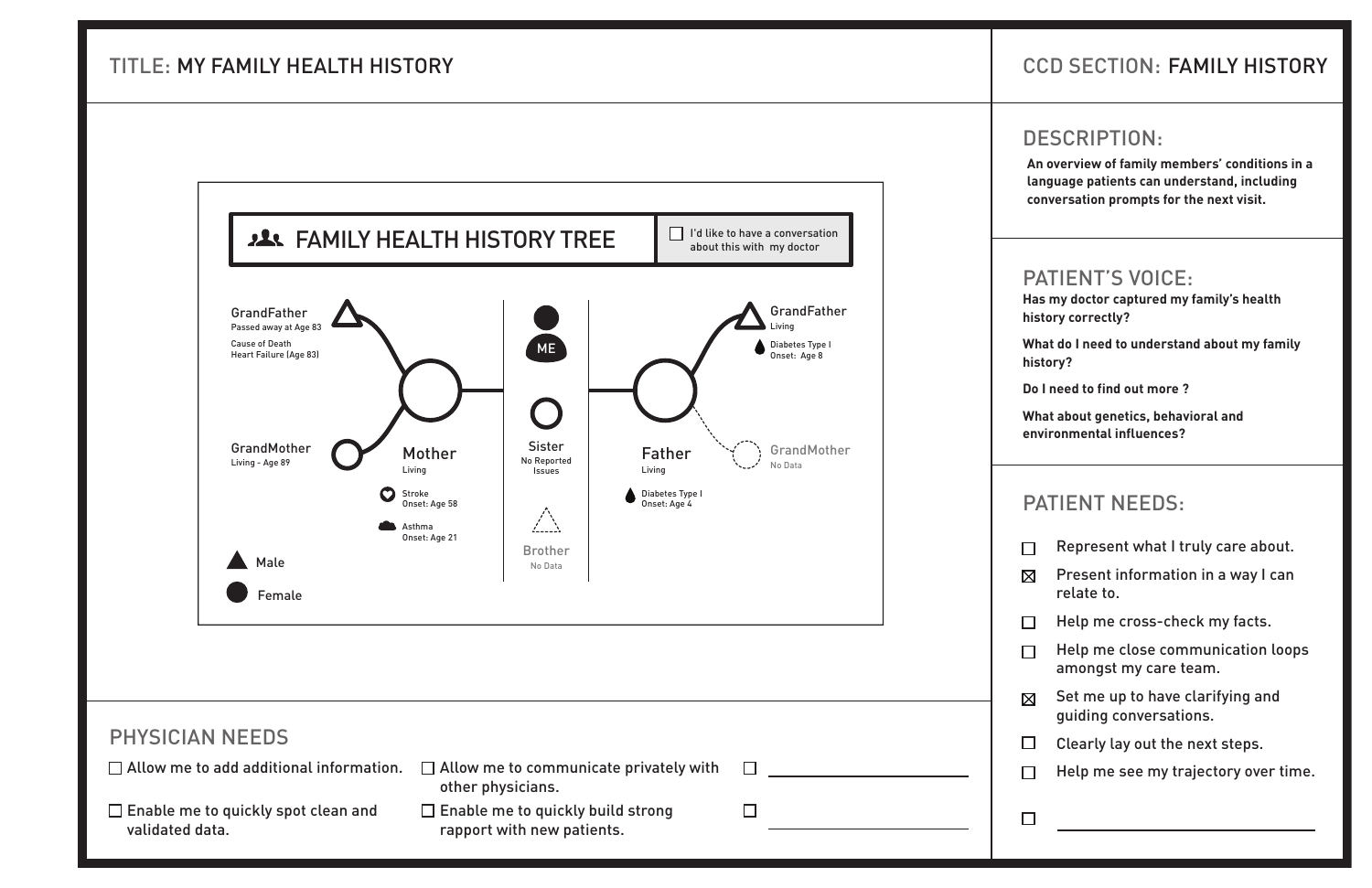- Represent what I truly care about.  $\Box$
- Present information in a way I can  $\boxtimes$ relate to.
- Help me cross-check my facts.  $\boxtimes$
- Help me close communication loops  $\Box$ amongst my care team.
- Set me up to have clarifying and  $\boxtimes$ guiding conversations.
- Clearly lay out the next steps.  $\Box$

 $\Box$ 

#### DESCRIPTION:

Help me see my trajectory over time.  $\Box$ 

# CCD SECTION: MY MED CHECK (1/2) MEDICATIONS

## PATIENT NEEDS:

| <b>PHYSICIAN NEEDS</b>                                           |                                                                                                                   |  |
|------------------------------------------------------------------|-------------------------------------------------------------------------------------------------------------------|--|
|                                                                  | $\Box$ Allow me to add additional information. $\Box$ Allow me to communicate privately with<br>other physicians. |  |
| $\square$ Enable me to quickly spot clean and<br>validated data. | $\Box$ Enable me to quickly build strong<br>rapport with new patients.                                            |  |

## TITLE: MY MED CHECK (1/2)



**A tool to instruct patients on how to take multiple medications the right way, to elicit if the medications are listed correctly, and if the patient has any questions.**

**Do all my current treatments show up correctly?**

**Are my meds captured with the right dosages?**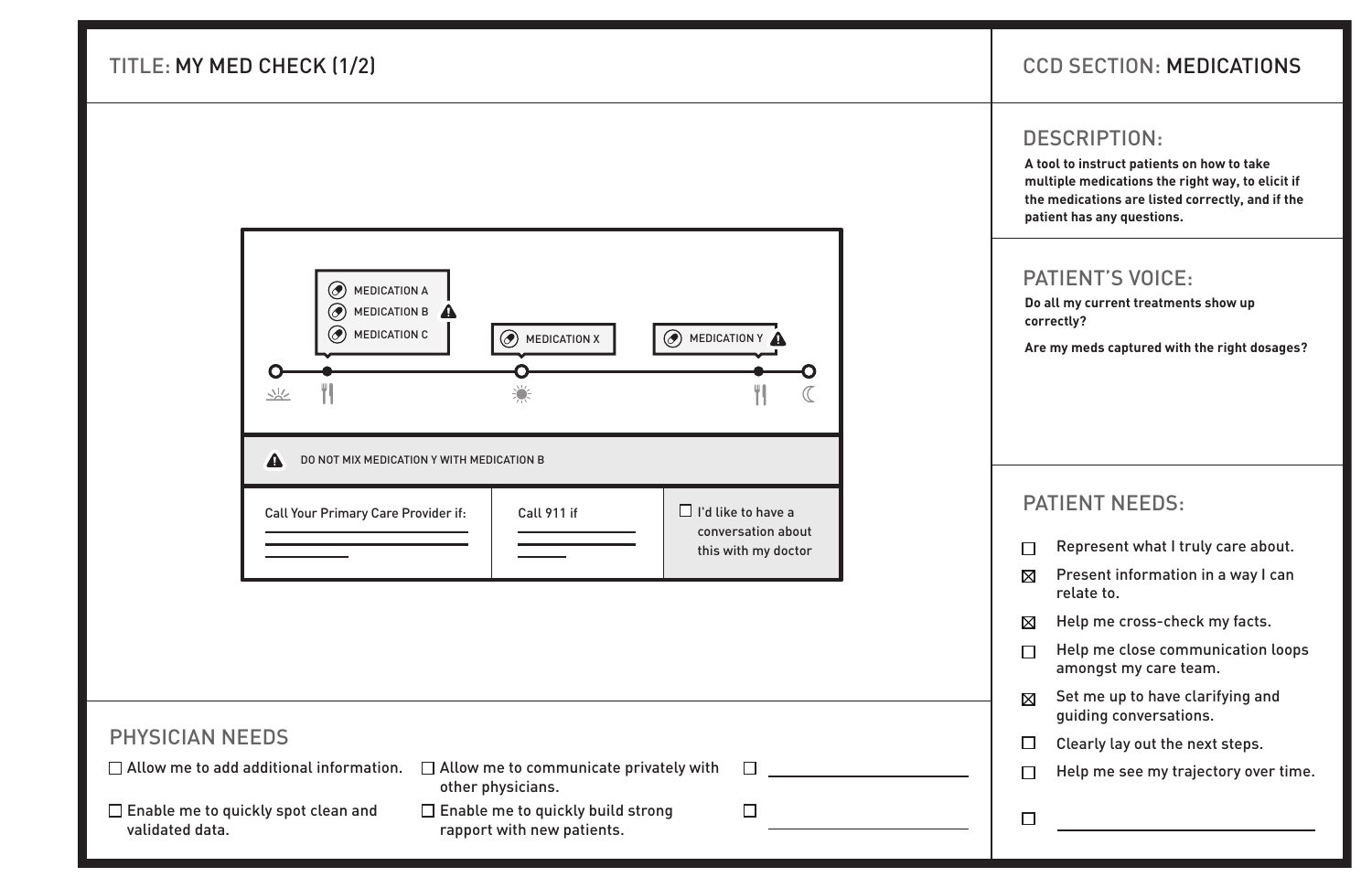- Represent what I truly care about.  $\Box$
- Present information in a way I can  $\boxtimes$ relate to.
- Help me cross-check my facts.  $\boxtimes$
- Help me close communication loops  $\Box$ amongst my care team.
- Set me up to have clarifying and  $\boxtimes$ guiding conversations.
- Clearly lay out the next steps.  $\Box$

 $\Box$ 

#### DESCRIPTION:

Help me see my trajectory over time.  $\Box$ 

# PATIENT NEEDS:

|                        | <b>CURRENT</b>                                                 |                             | <b>PREVIOUS</b>                                                        |                    |                    |  |
|------------------------|----------------------------------------------------------------|-----------------------------|------------------------------------------------------------------------|--------------------|--------------------|--|
|                        |                                                                |                             |                                                                        |                    |                    |  |
|                        | <b>ACTIVE</b>                                                  | <b>AS NEEDED</b>            | <b>NOT TAKEN</b>                                                       | <b>COMPLETE</b>    | <b>COMPLETE</b>    |  |
|                        | <b>GENERIC:</b><br>Levathyroxine<br><b>BRAND:</b><br>Synthroid | BRAND:                      | GENERIC:<br>BRAND:                                                     | GENERIC:<br>BRAND: | GENERIC:<br>BRAND: |  |
|                        | <b>DOSAGE</b><br>40mg, 3 per day                               | <b>DOSAGE</b>               | DOSAGE:                                                                | DOSAGE:            | DOSAGE:            |  |
|                        | <b>NICK NAME:</b><br><b>Thyroid Med</b>                        | <b>NICK NAME:</b>           | NICK NAME:                                                             | NICK NAME:         | NICK NAME:         |  |
|                        | $\Box$ THIS INFO IS CORRECT                                    | $\Box$ THIS INFO IS CORRECT |                                                                        |                    |                    |  |
|                        |                                                                |                             |                                                                        |                    |                    |  |
|                        |                                                                |                             |                                                                        |                    |                    |  |
| <b>PHYSICIAN NEEDS</b> |                                                                |                             |                                                                        |                    |                    |  |
|                        | $\Box$ Allow me to add additional information.                 |                             | $\Box$ Allow me to communicate privately with<br>other physicians.     |                    |                    |  |
| validated data.        | □ Enable me to quickly spot clean and                          |                             | $\Box$ Enable me to quickly build strong<br>rapport with new patients. |                    |                    |  |

# CCD SECTION: MY MED CHECK (2/2) MEDICATIONS

**A view of current and past medications, with use status, common naming, and basic dosage information.**

**Do all my current treatments show up correctly?**

**Are my meds captured with the right dosages?**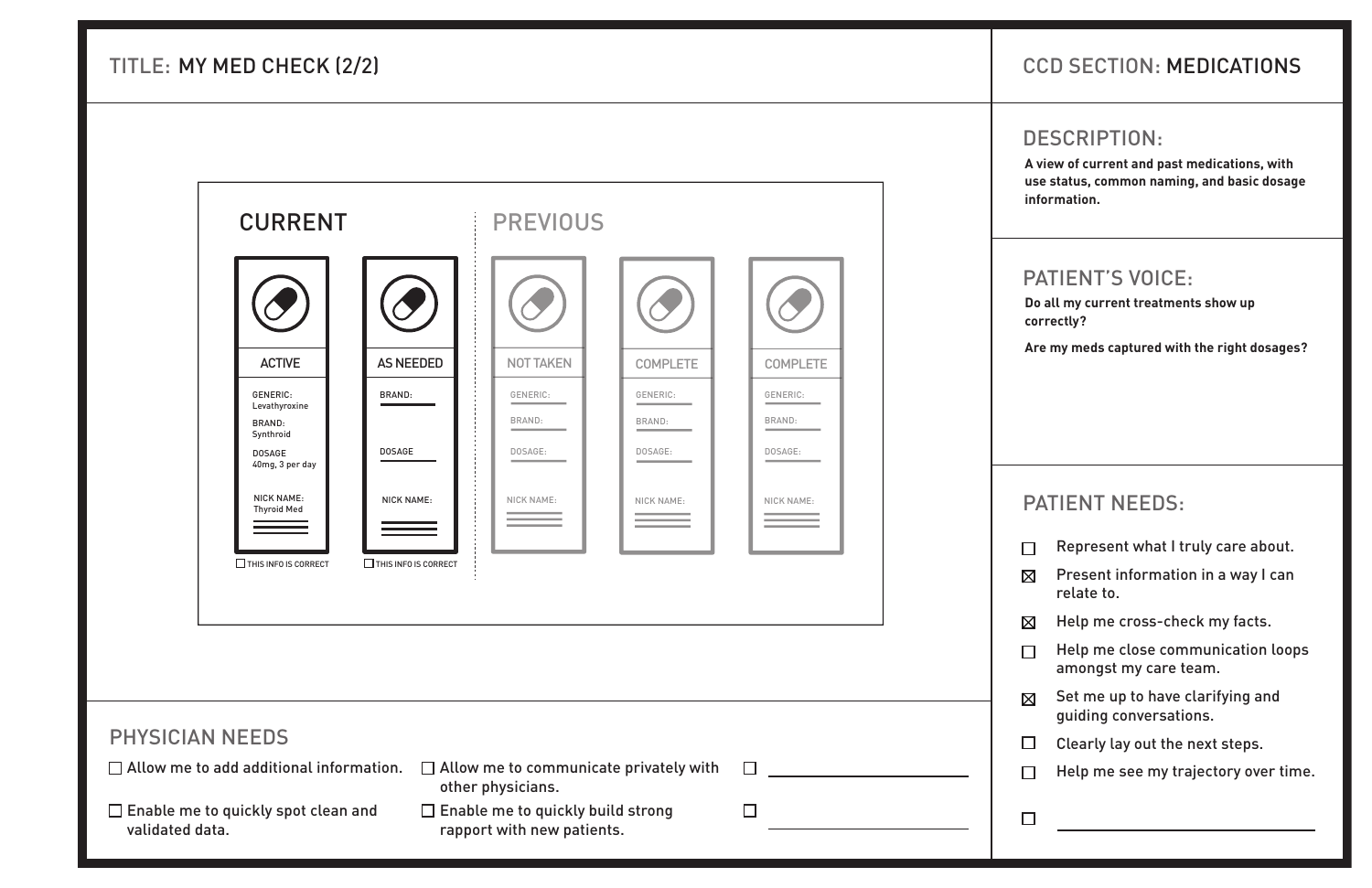## DESCRIPTION:

- Present information in a way I can  $\boxtimes$ relate to.
- Help me cross-check my facts.  $\boxtimes$
- Help me close communication loops  $\Box$ amongst my care team.
- Set me up to have clarifying and  $\boxtimes$ guiding conversations.
- Clearly lay out the next steps.  $\Box$

 $\Box$ 

| $\Box$ Represent what I truly care about. |  |  |  |
|-------------------------------------------|--|--|--|
|-------------------------------------------|--|--|--|

Help me see my trajectory over time.  $\Box$ 

# PATIENT NEEDS:

#### TITLE: MY ALLERGIES SNAPSHOT ALLERGIES

|                        | MEDICAL ALLERGIES<br>$\left( \blacklozenge \right)$   |                                             |                                                | $\Box$ I WANT TO TALK ABOUT THIS            |  |
|------------------------|-------------------------------------------------------|---------------------------------------------|------------------------------------------------|---------------------------------------------|--|
| $\sqrt{1}$             | LIFE THREATENING                                      |                                             | <b>NON-LIFE THREATENING</b>                    |                                             |  |
| A.                     | <b>PENICILLIN</b><br><b>Reaction: Hives</b>           | Is This Up-to-date?<br>$\Box$ YES $\Box$ NO | <b>IODINE</b><br><b>Reaction: Swelling</b>     | Is This Up-to-date?<br>$\Box$ YES $\Box$ NO |  |
| $\blacktriangle$       | <b>PEANUTS</b><br><b>Reaction: Anaphylactic Shock</b> | Is This Up-to-date?<br>$\Box$ YES $\Box$ NO | <b>CODEINE</b><br><b>Reaction: Hallucinate</b> | Is This Up-to-date?<br>$\Box$ YES $\Box$ NO |  |
|                        |                                                       |                                             |                                                |                                             |  |
| (?)                    | <b>Allergy Suspicions</b>                             |                                             |                                                | $\Box$ I WANT TO TALK ABOUT THIS            |  |
|                        |                                                       |                                             |                                                |                                             |  |
|                        |                                                       |                                             |                                                |                                             |  |
|                        |                                                       |                                             |                                                |                                             |  |
|                        |                                                       |                                             |                                                |                                             |  |
| <b>PHYSICIAN NEEDS</b> |                                                       |                                             |                                                |                                             |  |
|                        | $\Box$ Allow me to add additional information.        | other physicians.                           | $\Box$ Allow me to communicate privately with  | $\mathbf{I}$                                |  |
| validated data.        | $\Box$ Enable me to quickly spot clean and            | rapport with new patients.                  | $\Box$ Enable me to quickly build strong       | $\Box$                                      |  |

# **CCD SECTION: ALLERGIES**

**An overview of patient's allergies organized by category, severity and reaction.**

**What am I allergic to?**

**How allergic am I?**

**When do I need to seek medical help?**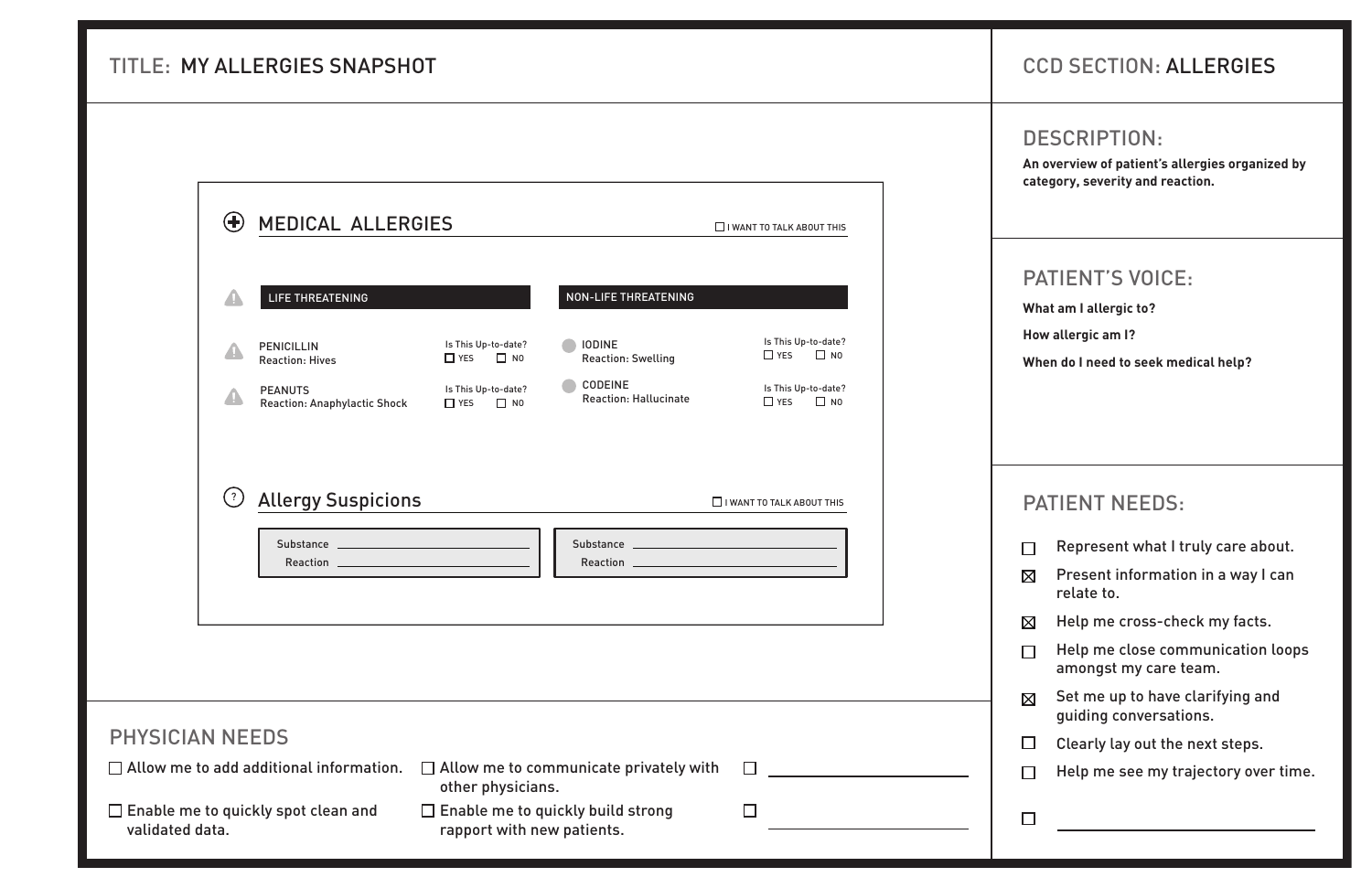- Represent what I truly care about.  $\Box$
- Present information in a way I can  $\Box$ relate to.
- Help me cross-check my facts.  $\boxtimes$
- Help me close communication loops  $\Box$ amongst my care team.
- Set me up to have clarifying and  $\boxtimes$ guiding conversations.
- Clearly lay out the next steps.  $\Box$

 $\Box$ 

#### DESCRIPTION:

Help me see my trajectory over time.  $\Box$ 

## PATIENT NEEDS:

## TITLE: MY MEDICATION TALK LIST

|                                                               | <b>MY CHECK-IN</b>                                                                  | <b>NOTES</b>                                                                |        |
|---------------------------------------------------------------|-------------------------------------------------------------------------------------|-----------------------------------------------------------------------------|--------|
|                                                               | $\Box$ I take my meds differently than listed.                                      |                                                                             |        |
|                                                               | $\Box$ I keep track of my meds and would like to<br>review my record with a doctor. | ----------------------------------<br>------------------------------------- |        |
|                                                               | $\Box$ I have side effects.<br>----------------------                               |                                                                             |        |
|                                                               | $\Box$ My goal is to get off my meds.                                               |                                                                             |        |
|                                                               | MY ADDITIONAL QUESTIONS                                                             |                                                                             |        |
|                                                               |                                                                                     |                                                                             |        |
|                                                               |                                                                                     |                                                                             |        |
|                                                               |                                                                                     |                                                                             |        |
|                                                               |                                                                                     |                                                                             |        |
| <b>PHYSICIAN NEEDS</b>                                        |                                                                                     |                                                                             |        |
| $\Box$ Allow me to add additional information.                | other physicians.                                                                   | $\Box$ Allow me to communicate privately with                               |        |
| $\Box$ Enable me to quickly spot clean and<br>validated data. |                                                                                     | $\Box$ Enable me to quickly build strong<br>rapport with new patients.      | $\Box$ |

# MY MEDICATION TALK LIST NO RELATIONS AND RELATIONS RELATIONS RELATIONS RELATIONS

**A tool for patients to prepare medication related questions for their next appointment, and to capture the conversation with the physician.**

**What do I want to discuss with my doctor regarding my meds?**

**I want to show my doctor what I am tracking regarding my meds and get their opinion on what I should be tracking.**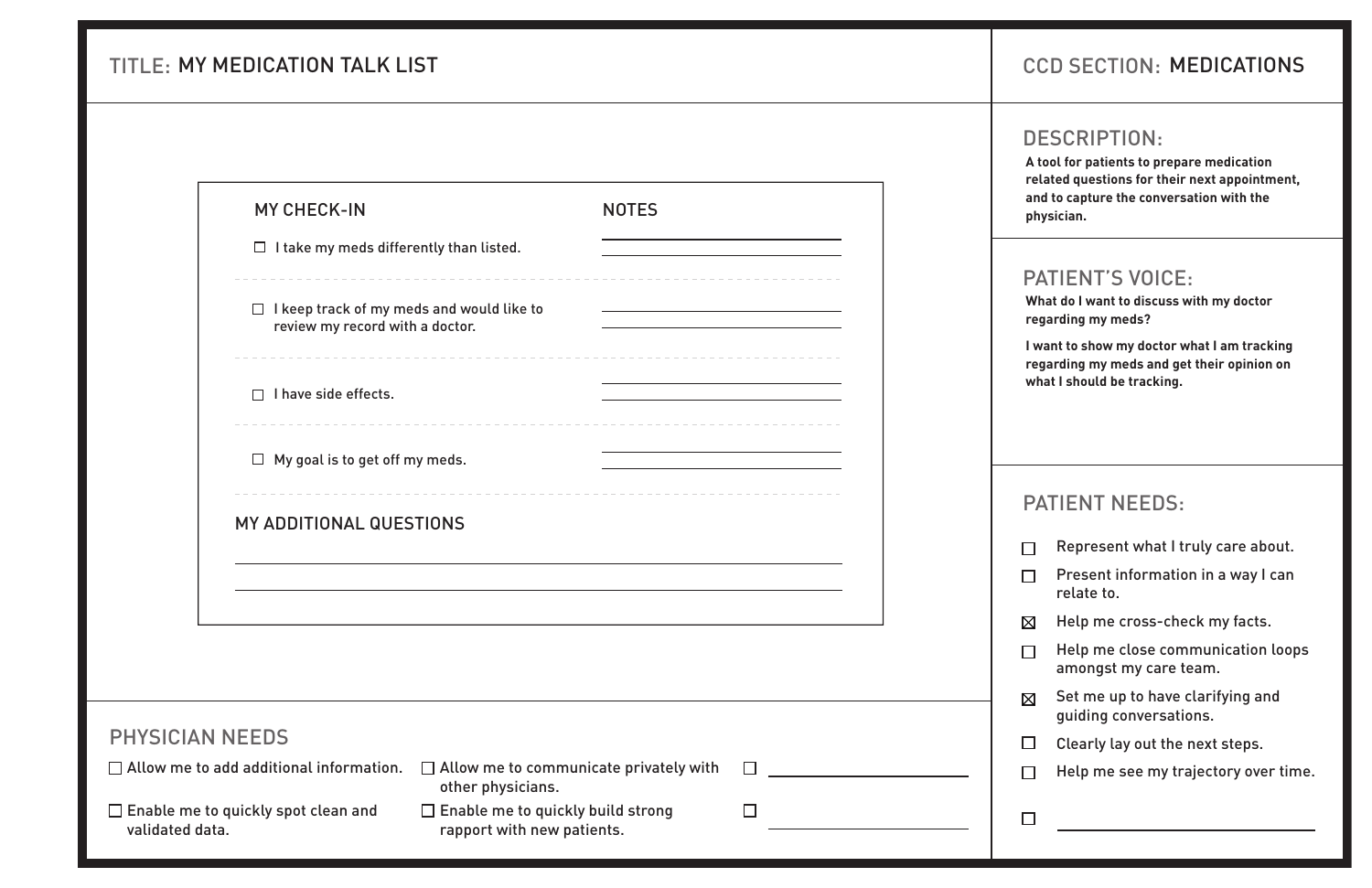#### DESCRIPTION:

- Present information in a way I can  $\boxtimes$ relate to.
- Help me cross-check my facts.  $\Box$
- Help me close communication loops  $\Box$ amongst my care team.
- Set me up to have clarifying and  $\Box$ guiding conversations.
- Clearly lay out the next steps.  $\boxtimes$
- Help me see my trajectory over time.  $\Box$
- $\Box$

|  | $\Box$ Represent what I truly care about. |  |  |  |
|--|-------------------------------------------|--|--|--|
|--|-------------------------------------------|--|--|--|

TITLE: MY PLAN

| <b>Pulmonary Function:</b><br>Preparation -<br>What is it? | July 9, 2010                                                           |                        |
|------------------------------------------------------------|------------------------------------------------------------------------|------------------------|
| <b>1</b> 30-40 minutes                                     |                                                                        |                        |
| <b>Blood Work:</b><br>Preparation -                        |                                                                        |                        |
| <b>15-30 minutes</b>                                       | <b>July 2010</b><br>Aug 2010                                           |                        |
| Referral:<br>Preparation .                                 |                                                                        |                        |
| $\bigcirc$ 10-15 minutes                                   | Sep 2010<br>July<br>Sept<br>0ct<br>Aug                                 | Nov 2010<br>Nov<br>Dec |
|                                                            |                                                                        |                        |
| <b>PHYSICIAN NEEDS</b>                                     |                                                                        |                        |
| $\Box$ Allow me to add additional information.             | $\Box$ Allow me to communicate privately with<br>other physicians.     |                        |
| □ Enable me to quickly spot clean and<br>validated data.   | $\Box$ Enable me to quickly build strong<br>rapport with new patients. | H                      |

# CCD SECTION: MY PLAN PLAN

# PATIENT NEEDS:

**A timeline view of scheduled or planned action items with details to set expectations.**

**What will happen next?**

**Why do I need to do this?**

**What do I need to prepare?**

**How long will this take?**

**What timeframe do I have to get this done?**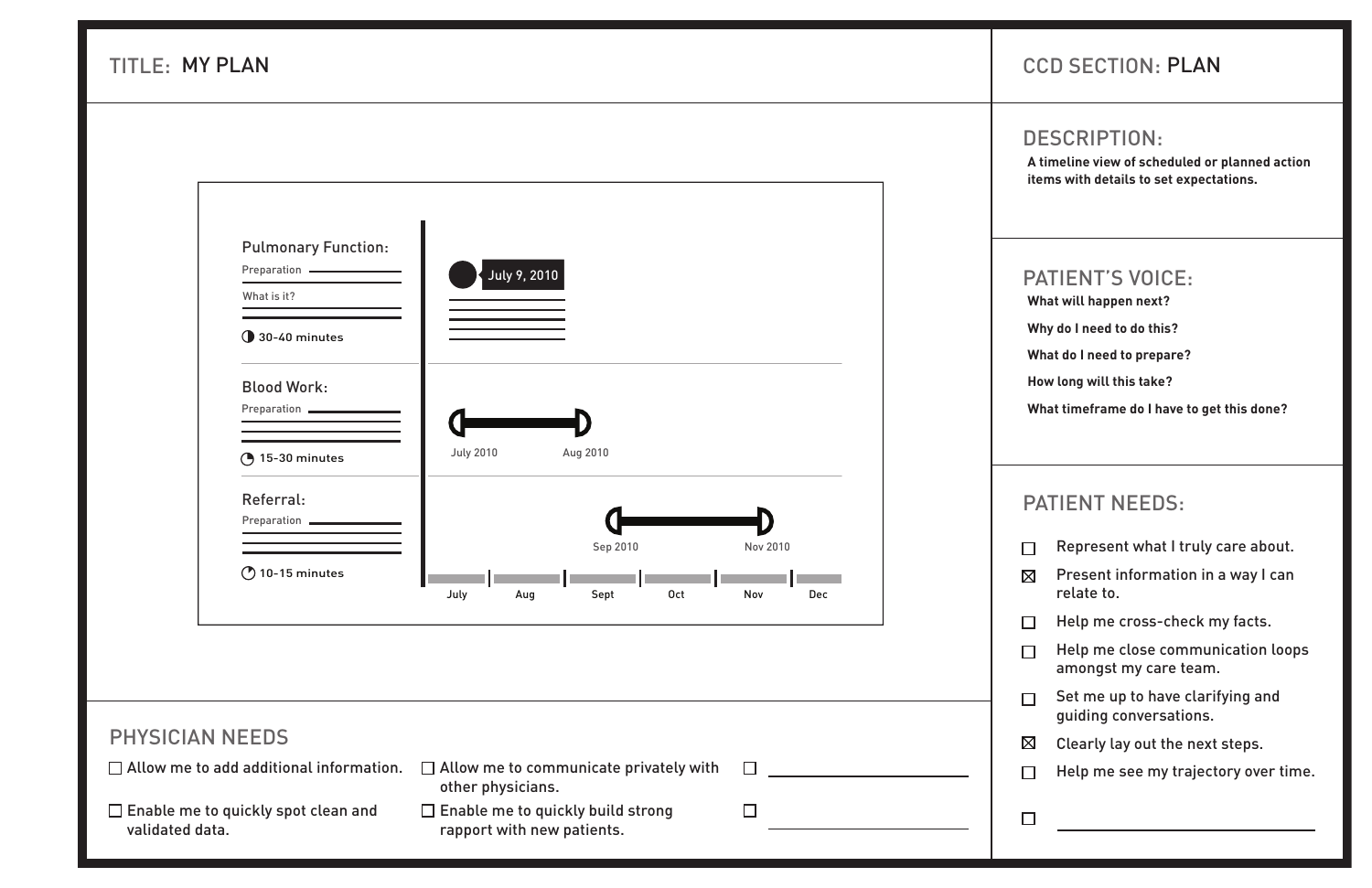#### DESCRIPTION:

- Present information in a way I can  $\boxtimes$ relate to.
- Help me cross-check my facts.  $\Box$
- Help me close communication loops  $\boxtimes$ amongst my care team.
- Set me up to have clarifying and  $\boxtimes$ guiding conversations.
- Clearly lay out the next steps.  $\Box$
- Help me see my trajectory over time.  $\Box$

| Represent what I truly care about. |  |  |  |
|------------------------------------|--|--|--|
|------------------------------------|--|--|--|

## PATIENT NEEDS:

## TITLE: MY PAST PRECEDURES



# MY PAST PRECEDURES PROCEDURES And the contract of the contract of the contract of the contract of the contract of the contract of the contract of the contract of the contract of the contract of the contract of the contract

**An integrated view of the patient's history of procedures, stating the physicians involved and the reasons for the procedures on a time line.**

**What was my journey towards having the procedure done?**

**Who was involved in my procedures from start to finish?**

**Who might I need to keep informed of future issues related to this procedure?**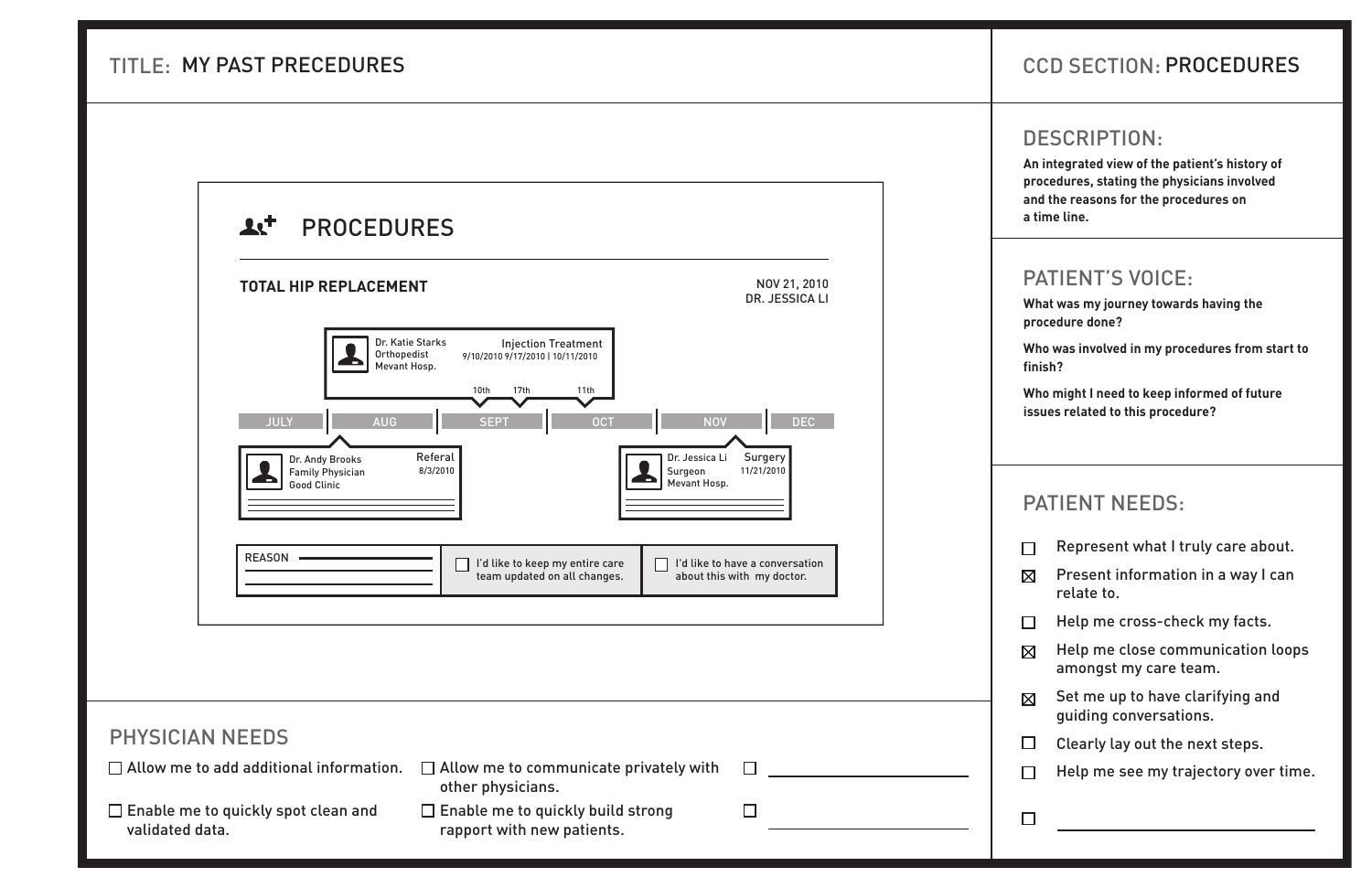- Represent what I truly care about.  $\boxtimes$
- Present information in a way I can  $\Box$ relate to.
- Help me cross-check my facts.  $\Box$
- Help me close communication loops  $\Box$ amongst my care team.
- Set me up to have clarifying and  $\boxtimes$ guiding conversations.
- Clearly lay out the next steps.  $\Box$
- Help me see my trajectory over time.  $\Box$

## DESCRIPTION:

# CCD SECTION: ABOUT ME -----

## PATIENT NEEDS:

**TITLE: ABOUT ME** 



**A brief summary of patient's values, lifestyle and expectations that physicians can choose to use in their conversations with their patients.**

**How might I share what's important to me? Things like:**

- **my treatment preferences**
- **my knowledge of my condition**
- **my habits**
- **my health goals**
- **my health concerns**
- **my values**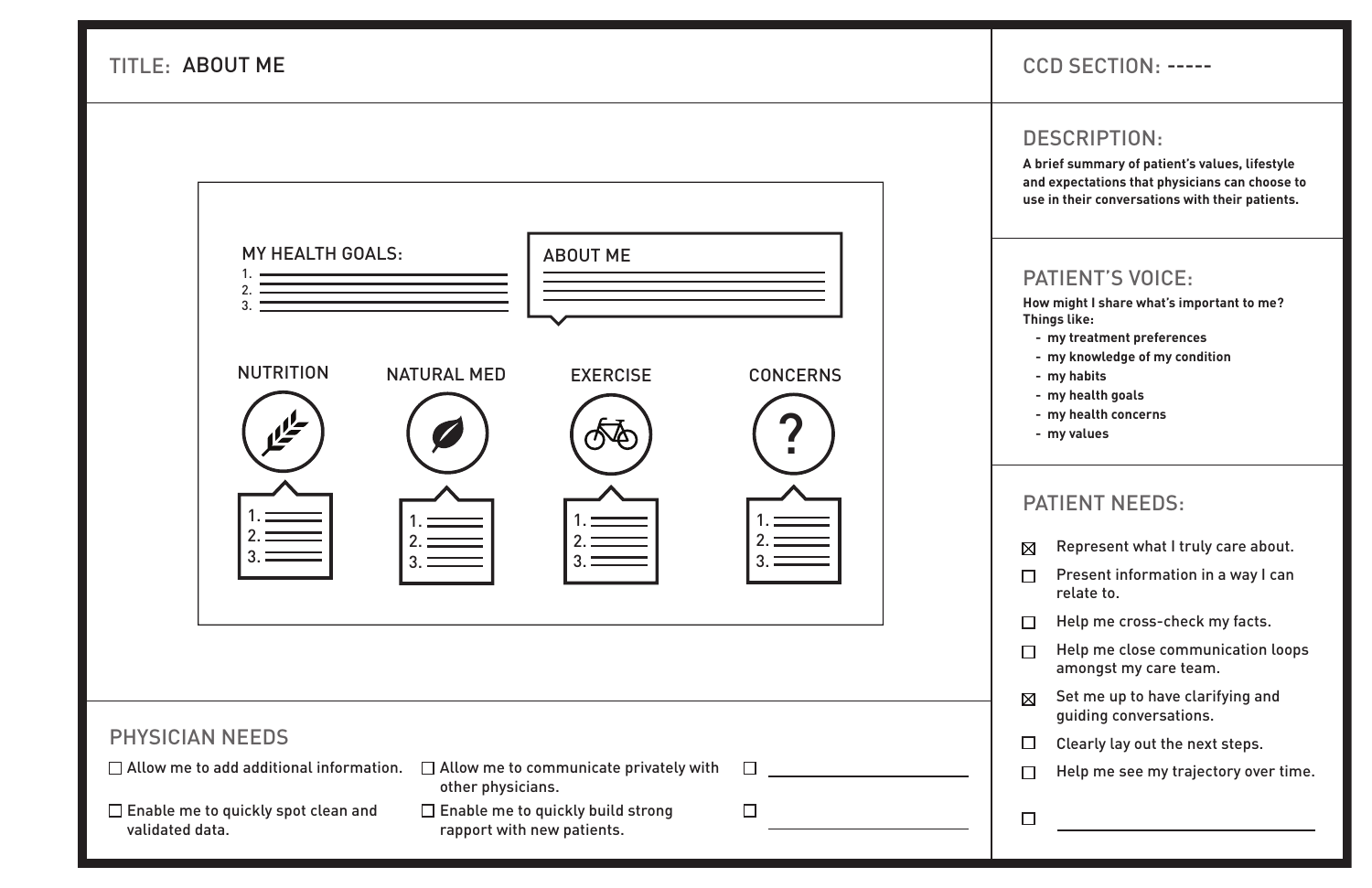#### DESCRIPTION:

- Present information in a way I can  $\boxtimes$ relate to.
- Help me cross-check my facts.  $\Box$
- Help me close communication loops  $\Box$ amongst my care team.
- Set me up to have clarifying and  $\Box$ guiding conversations.
- Clearly lay out the next steps.  $\boxtimes$

 $\Box$ 

| Represent what I truly care about. |  |  |  |
|------------------------------------|--|--|--|
|------------------------------------|--|--|--|

Help me see my trajectory over time.  $\Box$ 

# PATIENT NEEDS:

|                                                               | Influenza - Effective 12 Months                  |                                                                        |                                               | <b>3 Months Remaining</b> |
|---------------------------------------------------------------|--------------------------------------------------|------------------------------------------------------------------------|-----------------------------------------------|---------------------------|
|                                                               | Received<br>Jan 2011                             | WALGREENS - 57 El Camino Real, Palo Alto, CA                           | <b>Now</b><br>Aug 2011                        | Expiration<br>Dec 2011    |
| nnn                                                           | Influenza Booster<br><b>SCHEDULED - JAN 2012</b> |                                                                        |                                               |                           |
|                                                               | Dr. Andrew Bookman                               | abookman@uhospice.edu<br>$\bowtie$                                     | 8 (298) 287-2871                              |                           |
|                                                               |                                                  |                                                                        |                                               |                           |
| <b>PHYSICIAN NEEDS</b>                                        |                                                  |                                                                        |                                               |                           |
|                                                               | $\Box$ Allow me to add additional information.   | other physicians.                                                      | $\Box$ Allow me to communicate privately with | $\Box$                    |
| $\Box$ Enable me to quickly spot clean and<br>validated data. |                                                  | $\Box$ Enable me to quickly build strong<br>rapport with new patients. |                                               | $\mathsf{L}$              |

# **CCD SECTION: IMMUNIZATIONS**

## TITLE: IMMUNIZATION TRACKER (1/2) IMMUNIZATIONS

**An indicator for past immunizations, their status and when and where next steps need to occur.**

**Which immunizations have I received?**

**When did I get them?**

**Where did I get them**

**How long will those be effective until? When do I need to retake them?**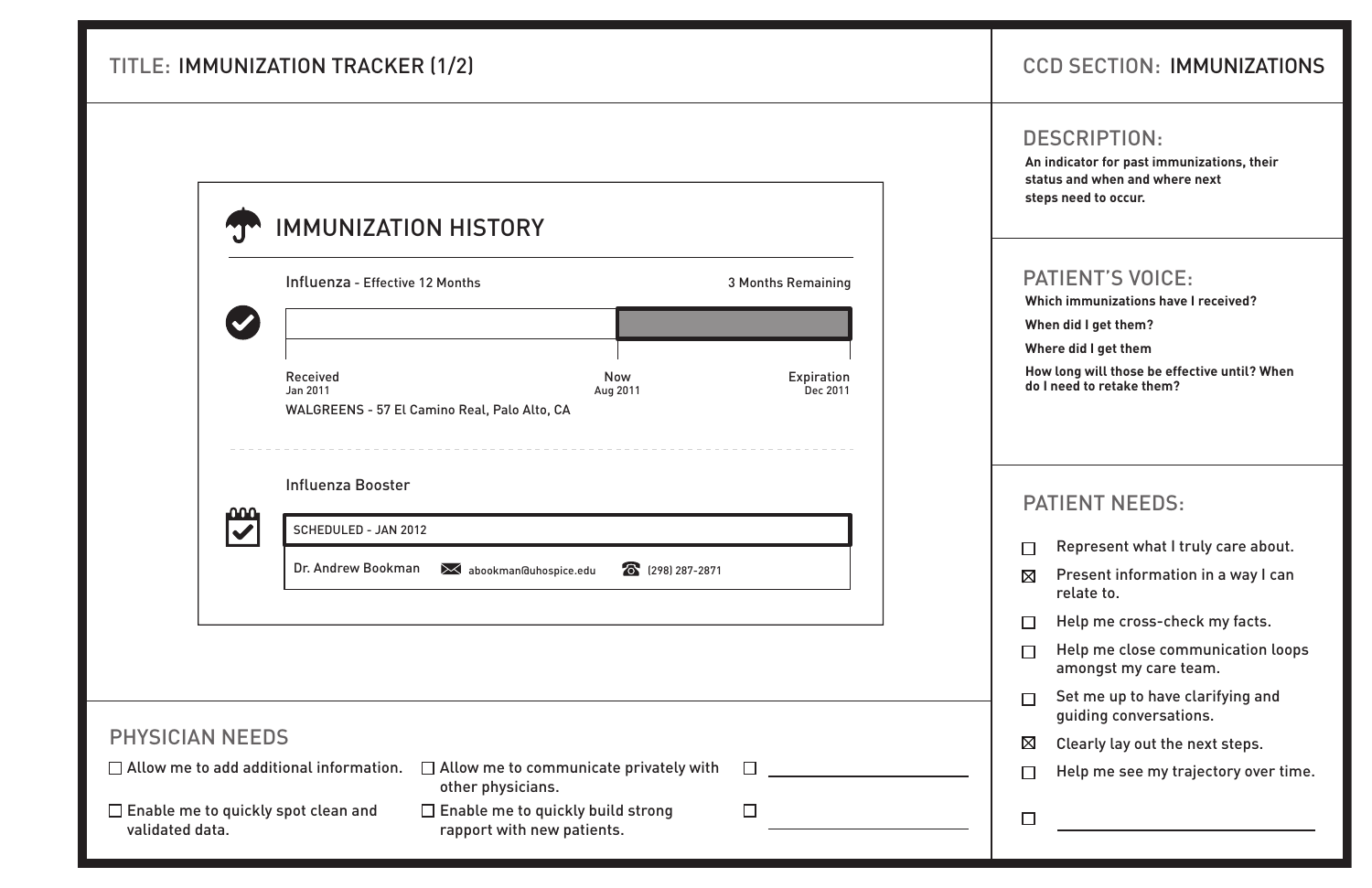- Represent what I truly care about.  $\Box$
- $\boxtimes$ Present information in a way I can relate to.
- Help me cross-check my facts.  $\Box$
- Help me close communication loops  $\Box$ amongst my care team.
- Set me up to have clarifying and  $\Box$ guiding conversations.
- Clearly lay out the next steps.  $\boxtimes$

 $\Box$ 

#### DESCRIPTION:

Help me see my trajectory over time.  $\Box$ 

## PATIENT NEEDS:

|                        | <b>COMPLETE</b>                                | Multi-step Vaccination - Started Aug 3rd, 2011<br><b>COMPLETE</b>  | <b>SCHEDULED</b>               | <b>NOT SCHEDULED</b> |
|------------------------|------------------------------------------------|--------------------------------------------------------------------|--------------------------------|----------------------|
|                        |                                                |                                                                    |                                |                      |
|                        |                                                |                                                                    | $\mathbb{Z}$<br>3 <sup>°</sup> |                      |
|                        | Dr. Amelia Collins<br><b>July 2011</b>         | Dr. Andrew Bookman<br>Oct 2011                                     | <b>COMPLETE BY</b>             | <b>COMPLETE BY</b>   |
| $\mathbf{\mathbb{C}}$  | <b>SCHEDULED - JAN 2012</b>                    |                                                                    |                                |                      |
|                        | Dr. Andrew Bookman                             | abookman@uhospice.edu                                              | 287-2871                       |                      |
|                        |                                                |                                                                    |                                |                      |
|                        |                                                |                                                                    |                                |                      |
|                        |                                                |                                                                    |                                |                      |
|                        |                                                |                                                                    |                                |                      |
|                        |                                                |                                                                    |                                |                      |
| <b>PHYSICIAN NEEDS</b> | $\Box$ Allow me to add additional information. | $\Box$ Allow me to communicate privately with<br>other physicians. |                                |                      |

# **CCD SECTION: IMMUNIZATIONS**

# TITLE: IMMUNIZATION TRACKER (2/2) IMMUNIZATIONS

 $\Box$ 

 $\Box$ 

**A progress bar that indicates past immunizations, their status and when next steps are due.**

**What are the steps I need to take for multi-step vaccinations?**

**When did I get them?**

**Where did I get them**

**What is my next step? What is the latest date I cane get it?**